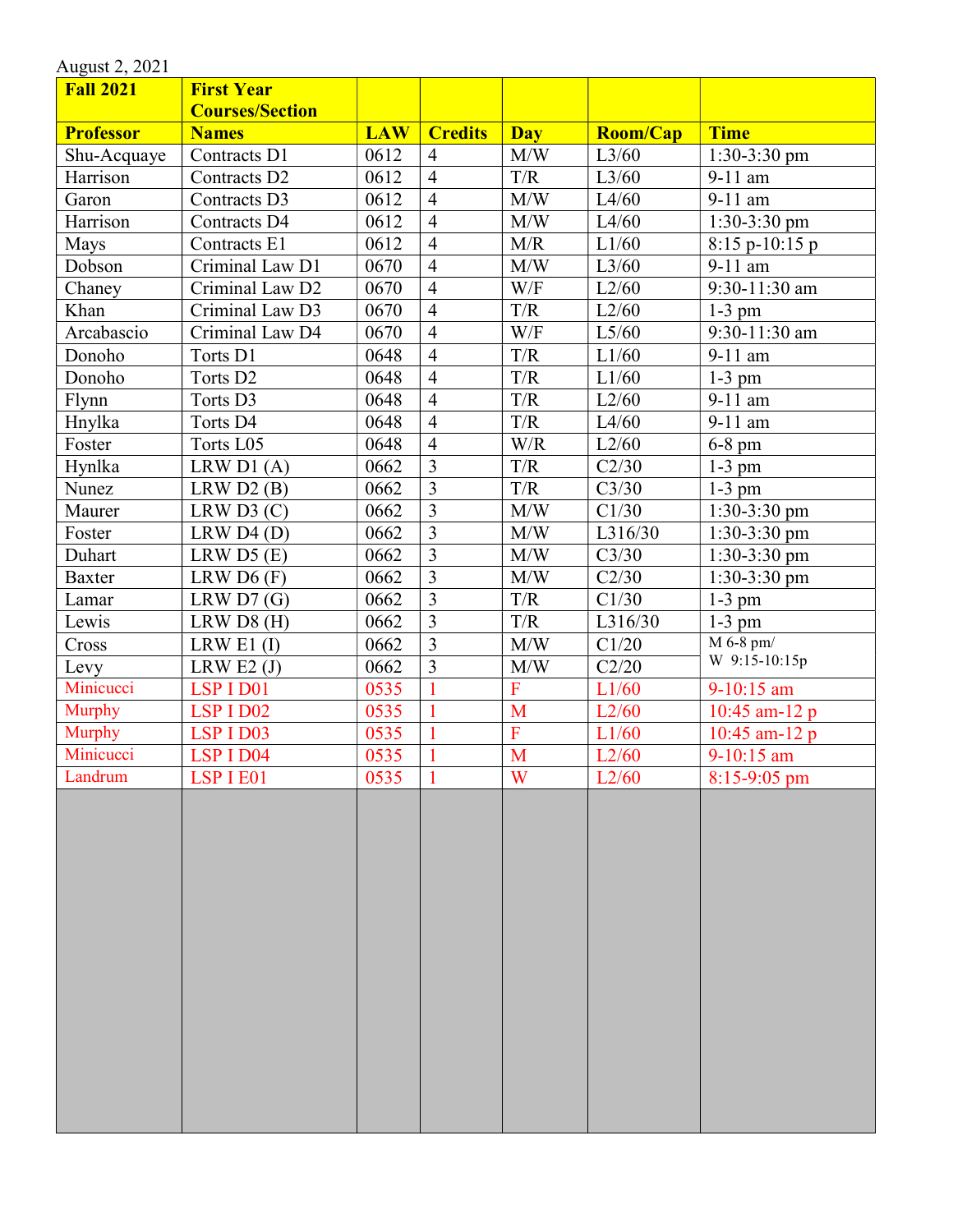| August 2, 2021       |                                                 |            |                |                |                  |                                                      |
|----------------------|-------------------------------------------------|------------|----------------|----------------|------------------|------------------------------------------------------|
| <b>FALL 2021</b>     | <b>Upper Level</b><br><b>Required</b>           |            |                |                |                  | <b>*Req. May Differ</b><br>by Matriculation<br>Year* |
| <b>Professor</b>     | <b>Names</b>                                    | <b>LAW</b> | <b>Credits</b> | <b>Day</b>     | Room/Cap         | <b>Time</b>                                          |
| Litman               | <b>Business Entities</b>                        | 0516       | $\overline{4}$ | T/R            | L3/60            | $1-3$ pm                                             |
| Garon                | Con Law II D1                                   | 0629       | $\overline{2}$ | T              | L2/60            | 3:45-5:45 pm                                         |
| Garon                | Con Law II D2                                   | 0629       | $\overline{2}$ | $\overline{R}$ | L2/60            | 3:45-5:45 pm                                         |
| Canova               | Con Law II D3                                   | 0629       | $\overline{2}$ | M              | L4/60            | $11:15a-1:15p$                                       |
| Duhart               | Con Law II E1                                   | 0629       | $\overline{2}$ | W              | L3/60            | 6-8 pm                                               |
| Khan                 | Criminal Proc.                                  | 0645       | $\overline{3}$ | T/R            | L3/60            | $8:15$ p-9:45 p                                      |
| Chandelle            | <b>ELAID1</b>                                   | 1007       | $\mathbf{1}$   | M              | <b>ONLINE</b>    | $11:15a-12:30p$                                      |
| Chandelle            | ELAID <sub>2</sub>                              | 1007       | $\mathbf{1}$   | $\overline{R}$ | <b>ONLINE</b>    | $1 - 2:15$ pm                                        |
| Chandelle            | <b>ELAIE1</b>                                   | 1007       |                | M              | <b>ONLINE</b>    | 8:15 pm-9:30 p                                       |
| Braccialarghe        | Evidence D1                                     | 0614       | $\overline{4}$ | M/W            | L1/60            | 9-11 am                                              |
| Braccialarghe        | Evidence D2                                     | 0614       | $\overline{4}$ | M/W            | L2/60            | $1:30-3:30$ pm                                       |
| Dobson               | Evidence D3                                     | 0614       | $\overline{4}$ | M/W            | L1/60            | $1:30-3:30$ pm                                       |
| Arcaro               | Evidence E1                                     | 0614       | $\overline{4}$ | T/R            | L3/60            | $6-8$ pm                                             |
| Dale                 | Family Law                                      | 0635       | $\overline{3}$ | T/R            | L1/60            | $3:15-4:45$ pm                                       |
| Landrum              | FBE D1                                          | 1833       | $\overline{2}$ | M              | L3/100           | $11:15a-1:15p$                                       |
| Landrum              | FBE E1                                          | 1833       | $\overline{2}$ | W              | L1/100           | $6-8$ pm                                             |
| Landrum              | MBE D1                                          | 1831       | $\overline{3}$ | T              | LL/100           | $3:15 - 5:15$ pm                                     |
| Landrum              | <b>MBE E1</b>                                   | 1831       | $\overline{3}$ | T              | L1/100           | $6-8$ pm                                             |
| Jarvis               | Professional Resp.                              | 0649       | $\overline{3}$ | M              | L3/60            | $6-9p$                                               |
| <b>Uzdavines</b>     | Real Est. Trans. D1                             | 0865       | $\overline{3}$ | M/W            | ONLINE/30        | $3:45p-5$ : 5 p                                      |
| <b>Brown</b>         | Real Est. Trans. E1                             | 0865       | $\overline{3}$ | T/R            | <b>ONLINE/30</b> | 6-7:30 pm                                            |
| Flynn                | <b>UCC:</b> Sales                               | 0688       | $\overline{2}$ | $\mathbf R$    | L4/60            | $1-3$ pm                                             |
| Shu-Acquaye          | <b>UCC: Sales Online</b>                        | 0017       | $\overline{2}$ | W              | <b>ONLINE/30</b> | $6-8$ pm                                             |
|                      | <b>UL Doctrinal</b>                             |            |                |                | <b>Electives</b> |                                                      |
| <b>Professor</b>     | <b>Names</b>                                    | <b>LAW</b> | <b>Credits</b> | <b>Day</b>     | Room/Cap         | <b>Time</b>                                          |
| Stephan              | <b>Admin Law Online D1</b>                      | 0690       | $\overline{3}$ | T/R            | ONLINE/25        | $9:30-11$ am                                         |
| Booth                | <b>Advanced Legal</b><br><b>Research Online</b> | 0678       | $\overline{2}$ | T              | ONLINE/25        | $9-11$ am                                            |
| Perez                | <b>Bankruptcy Law</b>                           | 0783       | $\mathfrak{Z}$ | M/W            | L1/60            | $3:45-5:15$ pm                                       |
| G. Brown             | <b>Construction Law</b>                         | 0919       | $\overline{2}$ | W              | C3/50            | $6-8$ pm                                             |
| Eisinger             | Condominium Law                                 | 0866       | $\overline{2}$ | W              | <b>TBD/50</b>    | $8:15-10:15$ pm                                      |
| Feliu                | Intellectual Prop Law                           | 0510       | 3              | T/R            | C1/50            | 9:30-11 am                                           |
| Hull                 | Florida Con Law D1                              | 0775       | $\overline{3}$ | M/W            | L1/60            | 11:45a-1:15 pm                                       |
| <b>Jarvis</b>        | Florida Con Law E1                              | 0775       | $\overline{3}$ | T              | L2/60            | $6-9$ pm                                             |
| <b>Uzdavines</b>     | Health Care Orgs.,<br><b>Regulation Access</b>  | 0997       | $\overline{3}$ | M/W            | <b>ONLINE/30</b> | 11:15a-12:45p                                        |
| Khan                 | Intro to EU Law                                 | 1071       | $\overline{2}$ | M              | S2/20            | $6-8$ pm                                             |
| Cerminara            | Mental Health Law                               | 0896       | $\overline{3}$ | T/R            | S1/20            | $1-2:30$ pm                                          |
| Smiley               | <b>Patent Law</b>                               | 0815       | $\overline{2}$ | T              | C1/20            | $8:15-10:15$ pm                                      |
| <b>Judge Singhal</b> | <b>Statutory</b>                                | 0300       | $\overline{2}$ | W              | C2/20            | $6-8$ pm                                             |
|                      | Interpretation & The                            |            |                |                |                  |                                                      |
|                      | <b>Legislative Process</b>                      |            |                |                |                  |                                                      |
| harrison             | UCC: Neg. Instrument                            | 0691       | $\overline{3}$ | M/W            | L316/50          | $9:30-11$ am                                         |
| Vollweiler           | UCC: Secure Trans.                              | 0687       | $\overline{2}$ | T              | L4/60            | $1-3$ pm                                             |
| Hartog               | UCC: Secure Trans.                              | 0687       | $\overline{2}$ | W              | L1/60            | $8:15-10:15$ pm                                      |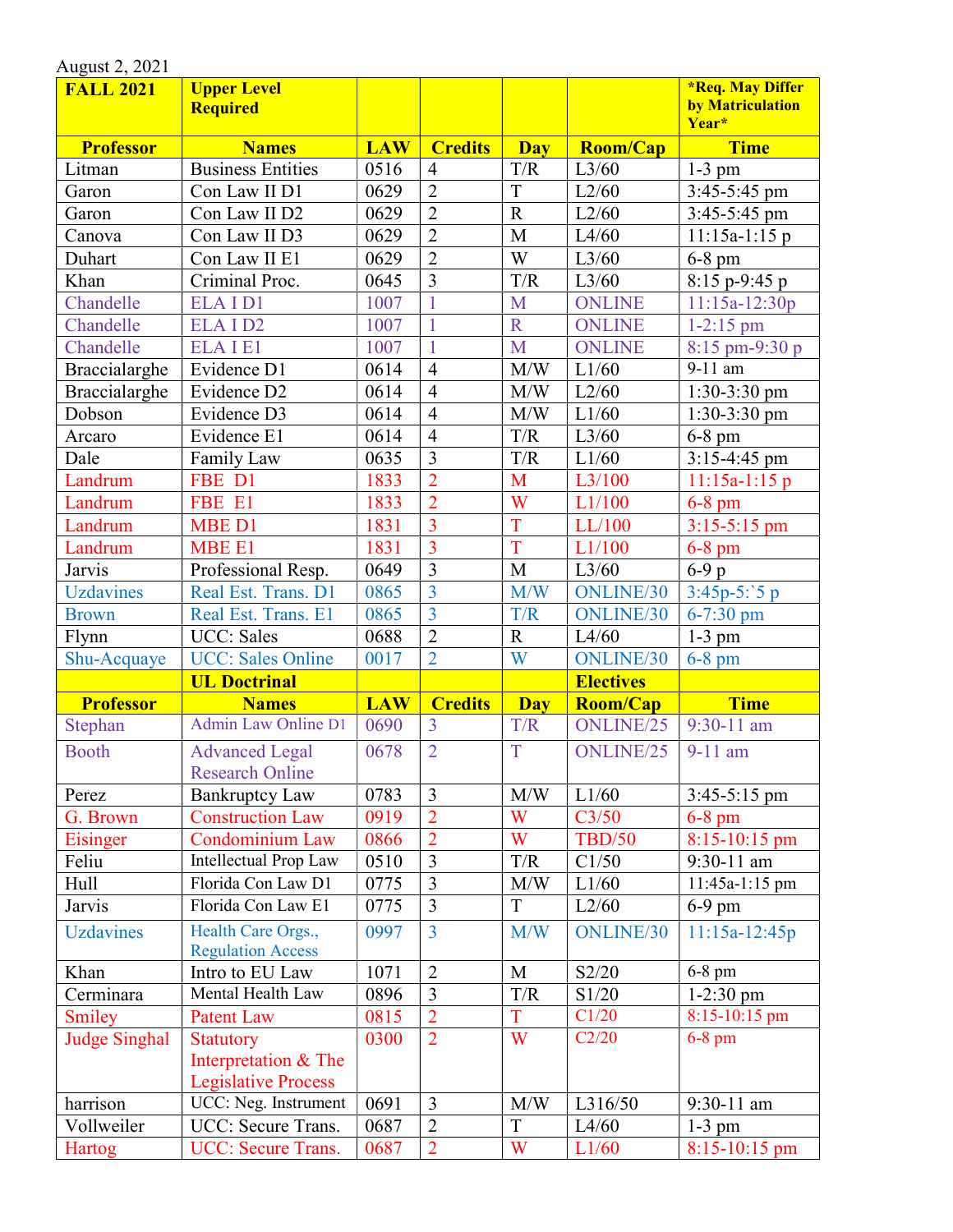|                              | <b>Experiential</b>                                 |            |                |                |                  |                 |
|------------------------------|-----------------------------------------------------|------------|----------------|----------------|------------------|-----------------|
| <b>Professor</b>             | <b>Names</b>                                        | <b>LAW</b> | <b>Credits</b> | <b>Day</b>     | Room/Cap/        | <b>Time</b>     |
| Chaney                       | <b>Advanced Trial</b><br>Advocacy                   | 0893       | 3              | W              | CT1/1            | $1-4$ pm        |
| Garcia-<br>Brown/Landr<br>um | Appellate Adv. for<br><b>Moot Court</b>             | 0531       | $\overline{2}$ | T              | L4/20            | $6-8$ pm        |
| Grosso                       | <b>Appellate Practice</b><br><b>Workshop Online</b> | 0874       | $\overline{2}$ | T              | <b>ONLINE/20</b> | $6-8$ pm        |
| Litman                       | <b>Business Planning</b><br>Workshop                | 0807       | $\overline{2}$ | M              | S1/20            | 1:30-3:30 pm    |
| Ricca                        | Civil Pre-Trial E1                                  | 0517       | $\overline{3}$ | M              | C2/20            | $6-9$ pm        |
| Hernandez                    | Civil Pre-Trial E2                                  | 0517       | $\overline{3}$ | $\overline{T}$ | C3/20            | $6-9$ pm        |
| Hujber                       | Civil Pre-Trial E3                                  | 0517       | $\overline{3}$ | W              | <b>CRT 2/20</b>  | $6-9$ pm        |
| Macelloni                    | Civil Pre-Trial E4                                  | 0517       | $\overline{3}$ | $\mathbf R$    | <b>CRT 2/20</b>  | $6-9$ pm        |
| Teppler                      | <b>E-Discovery Law</b><br>ONLINE*                   | 0200       | $\overline{3}$ | $\mathbf R$    | ONLINE/25        | 8:15-10:15 pm   |
| Lamar                        | Interviewing and<br>Counseling                      | 1062       | $\overline{2}$ | $\mathbf R$    | C1/20            | $6-8$ pm        |
| Oden                         | Landlord-Tenant<br>Workshop                         | 1070       | $\overline{2}$ | M              | C1/20            | 9-11 am         |
| Siegel                       | Law Office<br>Management D1                         | 0651       | $\overline{2}$ | T              | C2/20            | $9-11$ am       |
| <b>ELKollali</b>             | Law Office<br><b>Management E2</b>                  | 0651       | $\overline{2}$ | M              | S1/20            | $6-8$ pm        |
| Mays                         | <b>Legal Drafting</b><br>Workshop D1                | 0752       | $\overline{2}$ | M              | C1/20            | 3:45-5:45 $p$   |
| Parker                       | Post-Conviction<br><b>Relief Workshop</b>           | 1001       | $\overline{2}$ | W              | C1/20            | 3:45-5:45 pm    |
| <b>Judge Diaz</b>            | <b>Street Law</b><br>Workshop                       | 1005       | $\overline{2}$ | $\mathbf R$    | C2/20            | $6-8$ pm        |
| Dale                         | Trial Ad L01                                        | 0890       | $\overline{3}$ | $\mathbf{M}$   | CT2/12           | $6-9$ pm        |
|                              | <b>Seminar</b>                                      |            |                |                |                  |                 |
| <b>Professor</b>             | <b>Names</b>                                        | <b>LAW</b> | <b>Credits</b> | <b>Day</b>     | <b>Room/Cap</b>  | <b>Time</b>     |
| Cerminara                    | <b>Bioethics Seminar</b>                            | 0897       | $\overline{2}$ | W              | C2/20            | $3:45-5:45$ pm  |
| Cross                        | Caribbean Law<br>Seminar-ONLINE                     | 4674       | $\overline{2}$ | T              | <b>ONLINE/20</b> | $8:15-10:15$ pm |
| Canova                       | Law, Finance and<br>Market Seminar                  | 4678       | $\overline{2}$ | W              | S1/20            | $1:30-3:30$     |
| Hull                         | Environmenal<br><b>Enforcement Seminar</b>          | 0780       | $\overline{2}$ | $\overline{T}$ | S1/20            | $6-8$ pm        |

August 2, 2021